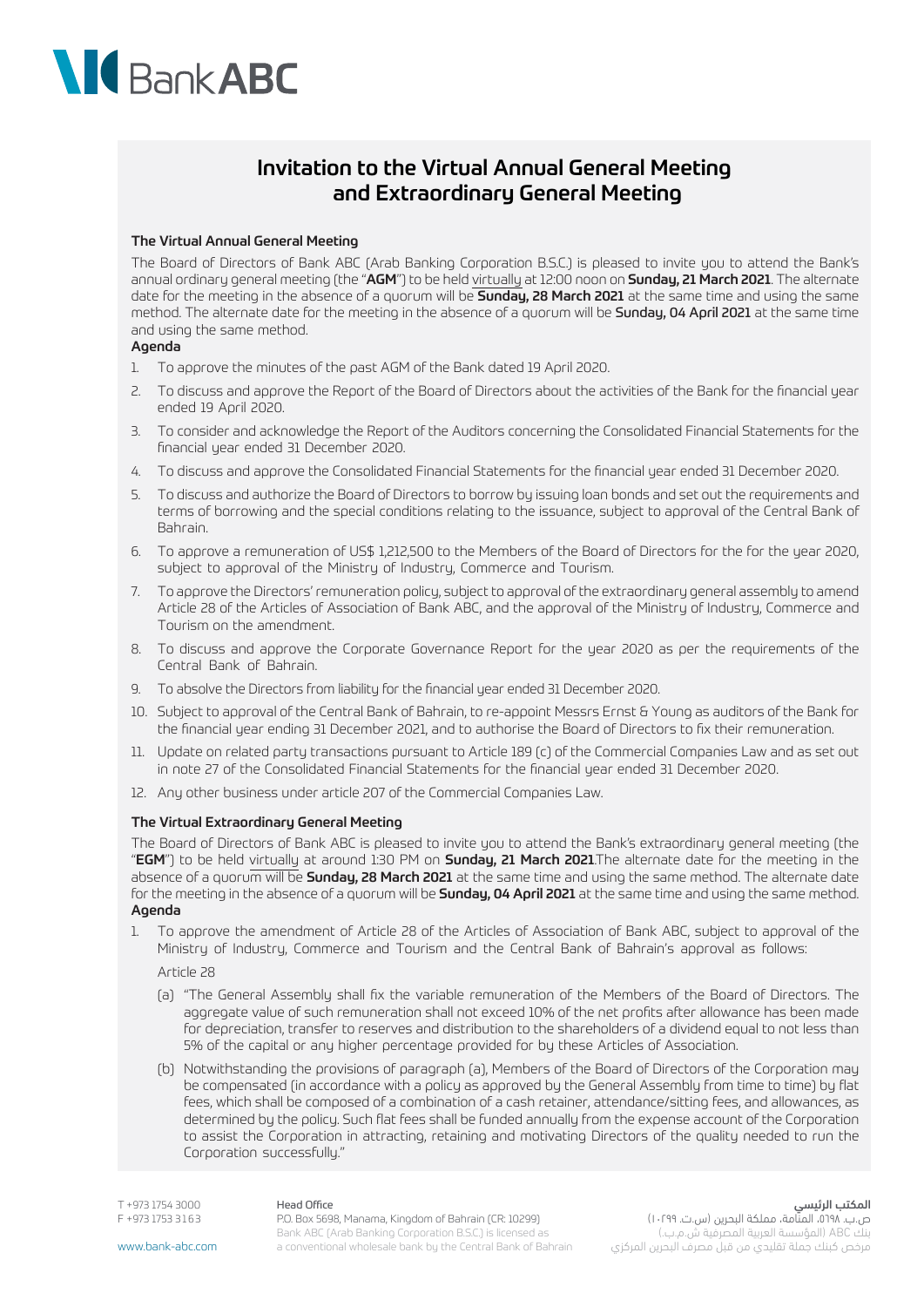# **NG** Bank ABC

- 2. To authorize and empower the Board of Directors or its delegate to take the necessary action, to effect the amendment of Article 28 of the Articles of Association of Bank ABC.
- 3. To authorize the Group Chief Executive Officer of Bank ABC (or its delegate) to appear before the notary public to sign any document to effect the amendment in the Kingdom of Bahrain, as well as to submit any necessary applications to the Central Bank of Bahrain, the Ministry of Industry, Commerce and Tourism, the Bahrain Bourse and any other governmental authorities in the Kingdom of Bahrain to complete the amendment or satisfy any other related requirements.
- 4. Any other business under article 207 of the Commercial Companies Law.

#### Important notice to shareholders

In light of the COVID-19 pandemic and the ongoing travel restrictions, Bank ABC acknowledges that it would be difficult (or impossible) for some shareholders to attend Bank ABC's AGM/EGM scheduled for 21st March 2021 in person.

The Government of the Kingdom of Bahrain, in response to the COVID-19 outbreak, strongly discourages persons from attending meetings in the Kingdom of Bahrain where more than thirty persons are physically present.

In order to enable Bank ABC's shareholders to vote their shares at the AGM/EGM, Bank ABC has arranged with Hassan Radhi & Associates ("HRA"), one of Bahrain's leading independent law firms, that individual lawyers from HRA will make themselves available to act at the AGM/EGM as the proxy of any Bank ABC shareholder who wishes to appoint them as such (the "HRA Proxy Facility").

The HRA Proxy Facility is provided purely for the convenience of shareholders and shareholders are, of course, able to appoint a proxy of their choosing to attend the AGM/EGM, provided that such proxy is not the chairman, a director or an employee of Bank ABC.

Bank ABC will be responsible for any costs associated with the use of the HRA Proxy Facility by shareholders.

Should a shareholder wish to use the HRA Proxy Facility, such shareholder should:

- complete the AGM proxy form, with the names of the four HRA proxies inserted, so as to enable any one of them to attend the AGM/EGM on the relevant shareholder's behalf;
- if the shareholder is an individual, attach a valid copy of his/her personal ID or passport to the AGM/EGM proxy form;
- if the shareholder is a company or partnership, attach a copy of the company's signed and stamped authorization letter to the AGM/EGM proxy form;
- specify how the proxy should vote the relevant shares in relation to each of the AGM/EGM resolutions by ticking the appropriate boxes of the AGM/EGM proxy form;
- complete all other sections of the AGM/EGM proxy form; and
- return the duly completed AGM/EGM proxy form to Bank ABC's registrars, Kfin Technologies (Bahrain) W.L.L of PO Box 514, Manama, Kingdom of Bahrain, Fax No. +973 17 212 055, or by email (ShareholderRelations@bank-abc.com), making sure it is submitted before **at least 24 hours before the meeting**. It is important to note that proxy forms submitted after the deadline will be considered void and will not be accepted.

Whilst it is the expectation that the HRA Proxy Facility will be available to all Bank ABC shareholders, HRA reserves the right to decline to act as the proxy of any particular shareholder.

Bank ABC's virtual AGM/EGM will be held on a webinar platform. The webinar platform will allow shareholders to attend the AGM/EGM and to ask any questions live. In order to access the AGM/EGM webinar platform, shareholders should complete the registration form (http://agm.bank-abc.com).

- Copies of the Report of the Board of Directors, together with the Consolidated Balance Sheet, the Profit and Loss Account and the Report of the Auditors for 2020 will be made available in English and Arabic languages by the second week of March 2021 at ABC Tower1, Diplomatic Area, Manama, Kingdom of Bahrain, the Bank's website (www.bank-abc.com), and the website of Bahrain Bourse.
- For further details please contact the Shareholders Relations Unit at the Bank on +973 17 543 222, or by email: ShareholderRelations@bank-abc.com.

Kingdom of Bahrain 7 February 2021

 $<.4$  that

Saddek Omar El Kaber Chairman

بنك ABC( المؤسسة العربية المصرفية ش.م.ب.( مرخص كبنك جملة تقليدي من قبل مصرف البحرين المركزي

T +973 1754 3000 F +973 1753 3 1 6 3

Head Office P.O. Box 5698, Manama, Kingdom of Bahrain (CR: 10299) Bank ABC (Arab Banking Corporation B.S.C.) is licensed as a conventional wholesale bank by the Central Bank of Bahrain

المكتب الرئيسي ص.ب. ،٥٦٩٨، المناّمة، مملكة البحرين (س.ت. ١٠٢٩٩)

www.bank-abc.com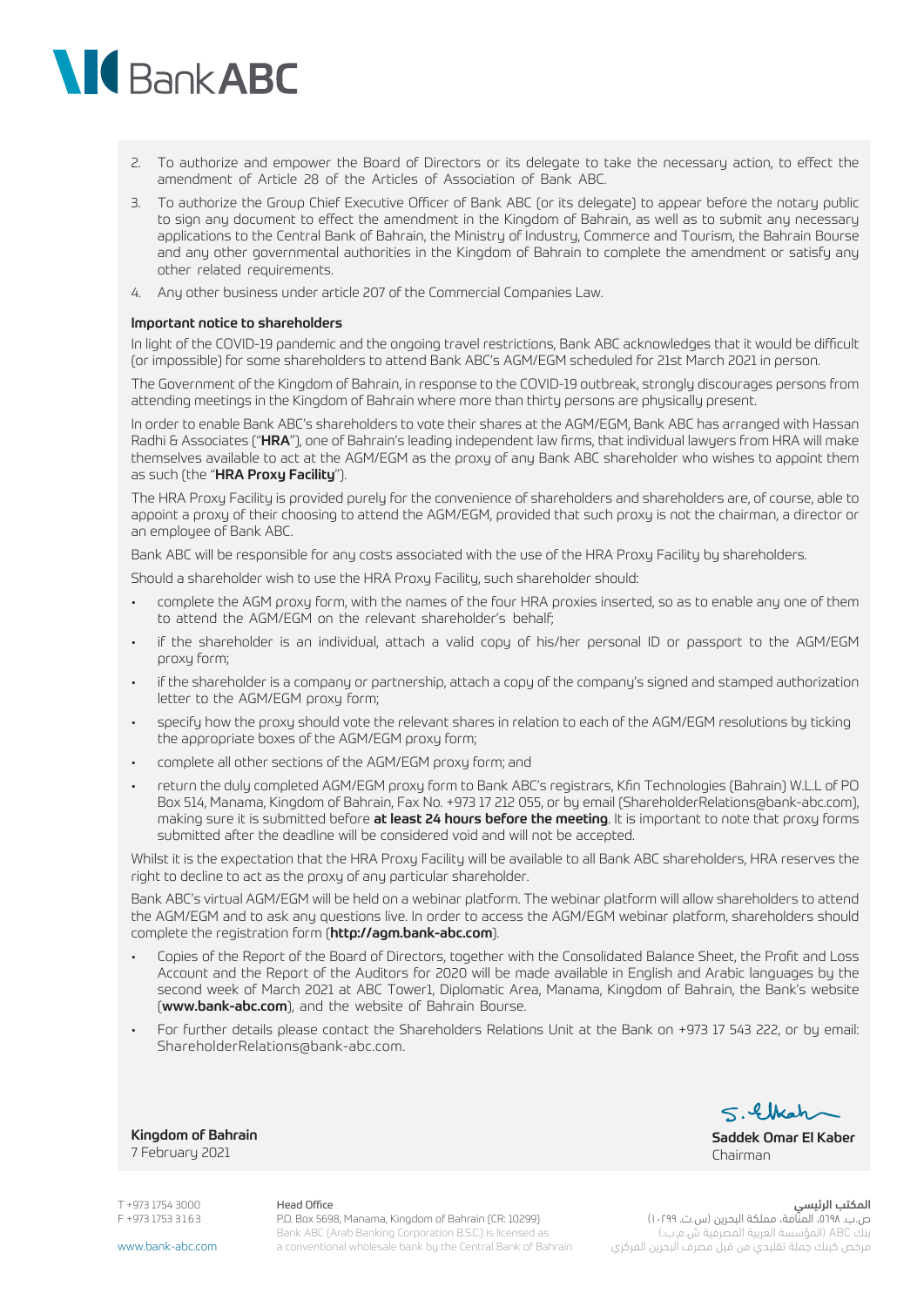

# دعـوة النعـقـاد الجمعـيـة العـامـة العادية ً والجمعية العامة غير العادية إلكترونيا

## ً الجمعـيـة العـامـة العـاديـة المنعقدة إلكترونيا

يســر مجلــس إدارة بنـك ABC (المؤسســة العربيـة المصرفيــة ش.م.ب) دعوتكـم لحضـور اجتمــاع الجمعيــة العامــة العاديــة المقــرر عقــده إلكترونيـاً يـوم **الأحـد الموافـق ٢١ مـارس ٢٠٢١**م، السـاعة الثانيـة عشـرة. فـي حالـة عـدم اكتمـال النصـاب القانونـي يؤجـل الاجتمـاع ليعقـد فــي يـوم **الأحـد الموافـق ٢٨ مـارس ٢٠٢١م** فــي نفـس موعـد الاجتمـاع الأول وبـذات الطريقـة المحـددة لعقـده، وفـي حالـة عـدم كتمـال النصـاب القانونـي يؤجـل الاجتمـاع ليعقـد فـي يـوم **الأحـد الموافـق ٤ إبريـل ٢٠٢١م** فـي نفـس موعـد الاجتمـاع الأول وبـذات الطريقـة المحـددة لعقـده.

## جدول الأعمال:

- . الـتـصـديـق عـلـى مـحـضـر االجـتـمـاع السـابـق للـجـمـعـيـة الـعـامـة الـعـاديـة الـذي عـقـد بـتـاريخ 19 أبريل 2020م.
- . مناقشة تقرير مجلس اإلدارة عن نشاط البنك خالل السنة المالية المنتهية في 2020/12/31م والتصديق عليه.
- . االستماع إلى تقرير السادة مراقبي الحسابات عن القوائم المالية الموحدة للسنة المالية المنتهية في 2020/12/31م.
	- . مناقشـة البيانات المالية للسنـة المنتهية في 2020/12/31م والمصادقة عليها.
- . مـنـاقـشــة وتـخويــل مـجــلس اإلدارة باالقـتــراض عــن طـريــق إصــدار سـنــدات قـرض وتحديـد متطلبـات وشـروط االقتـراض والشـروط الخاصـة بالإصـدار، بعـد أخـذ موافقـة السـادة مصـرف البحريـن المركـزي.
- . الموافقــة علــى مكافــأة أعضــاء مجلــس اإلدارة بمبلــغ 1.212.500 دوالر أمريكــي عــن عــام 2020م، بعــد أخــذ موافقــة الســادة وزارة الصناعـة والتحــارة والســـاحة.
- . الموافقـة علـى اعتمـاد سياسـة مكافـآت أعضـاء مجلـس إدارة البنـك، بعـد أخـذ موافقـة الجمعيـة العامـة غيـر العاديـة علـى تعديـل أحـكام المـادة ٢٨ مـن النظـام الأساسـي للبنـك، وموافقـة السـادة وزارة التجـارة والصناعـة والسـياحة علـى هـذا التعديـل.
	- . مناقشة تقرير حوكمة الشركات لسنة 2020 والتزام البنك بمتطلبات مصرف البحرين المركزي والمصادقة عليه.
		- . إبراء ذمة أعضاء مجلس اإلدارة عن تصرفاتهم خالل السنة المالية المنتهية في 2020/12/31م.
- ١٠. النظــر فــي إعــادة تعييـن الســادة (أرنسـت ويونــغ) كمدققيـن لحسـابات البنـك للســنة المنتهيـة فــي ٣١ ديســمبر ٢٠٢١م بعــد أخـذ موافقــة الســادة مصــرف البحريــن المركــزي وتخويــل مجلــس الإـدارة بتحديــد أتعابهــم.
- ا1. إطـلاع الجمعيـة العامـة علـى المعامـلات مـع الأطـراف ذات العلاقـة حسـب المـادة ١٨٩(ج) مـن قانـون الشـركات التجاريـة وكمـا هـو وارد فـي اإليضـاح رقـم 27 مـن القوائـم الماليـة الموحـدة للسـنة الماليـة المنتهيـة فـي 2020/12/31م.
	- 12.ما يستجد من أعمال طبقاً لنص المادة 207 من قانون الشركات التجارية.

## ً الجمعـيـة العـامـة غير العـاديـة المنعقدة إلكترونيا

يسـر مجلـس إدارة بنك ABC (المؤسسـة العربيـة المصرفيـة ش.م.ب) دعوتكـم لحضـور اجتمـاع الجمعيـة العامـة غيـر العاديـة المقـرر عقـده إلكترونيـاً يـوم **الأحـد الموافـق ٢١ مـارس ٢٠٢١م**، حوالـي السـاعة الواحـدة والنصـف ظهـراً. فـي حالـة عـدم اكتمـال النصـاب القانونـي يؤجل اللجتماع ليعقد فـي يوم **الأحد الموافق ٢٨ مارس ٢٠٢١م** فـي نفس موعد الاجتماع الأول وبـذات الطريقة المحددة لعقده، وفـي حالـة عـدم اكتمـال النصـاب القانونـي يؤجـل الاجتمـاع ليعقـد فـي يـوم **الأحـد الموافـق ٤ إبريـل ٢٠٢١م** فـي نفـس موعـد الاجتمـاع األول وبـذات الطريقـة المحـددة لعقـده.

## جدول الأعمال:

. الموافقـة علـى تعديـل المـادة 28 مـن النظـام األساسـي لبنـك ABC، بعـد أخـذ موافقـة السـادة وزارة التجـارة والصناعـة والسـياحة والسـادة مصـرف البحريـن المركـزي علـى النحـو التالـي:

المادة ٢٨

- )أ( "تحـدد الجمعيـة العامـة المكافـآت المتغيـرة ألعضـاء مجلـس اإلدارة، وال يجـوز تقديـر مجمـوع هـذه المكافـآت بأكثـر مـن %10 مــن الربــح الصافــي بعــد اسـتنزال الاسـتهلاكات والاحتياطــات وتوزيــع ربــح لا يقــل عــن ٥٪ مــن رأس المـال علــي المســاهمين أو أية نسبة أعلى ينص عليها هذا النظام األساسي.
- (ب) علـى الرغم مـن أحكام الفقرة (أ)، يجوز تعويض أعضاء مجلس الإدارة (وفـق سياسة تعتمدهـا الجمعية العامـة مـن وقـت إلـى آخر) وذلك فـي شـكل مبالـغ مقطوعـة تجمـع بين أتعـاب، وتكاليف حضور، وبـدلات علـى النحـو الـذي تحـدده هـذه السياسـة، ً علـى أن يتـم خصـم هـذه المبالـغ المقطوعـة سـنويا مـن حسـاب المصروفـات لتمكيـن المؤسسـة مـن اسـتقطاب أعضـاء مجلـس إدارة بالجـودة المناسـبة واالحتفـاظ بهـم وتحفيزهـم إلدارة المؤسسـة بنجـاح".
	- . تفويض وتخويل مجلس اإلدارة أو من يفوضه التخاذ اإلجراءات الالزمة لتعديل المادة 28 من النظام األساسي لبنك ABC.

T +973 1754 3000